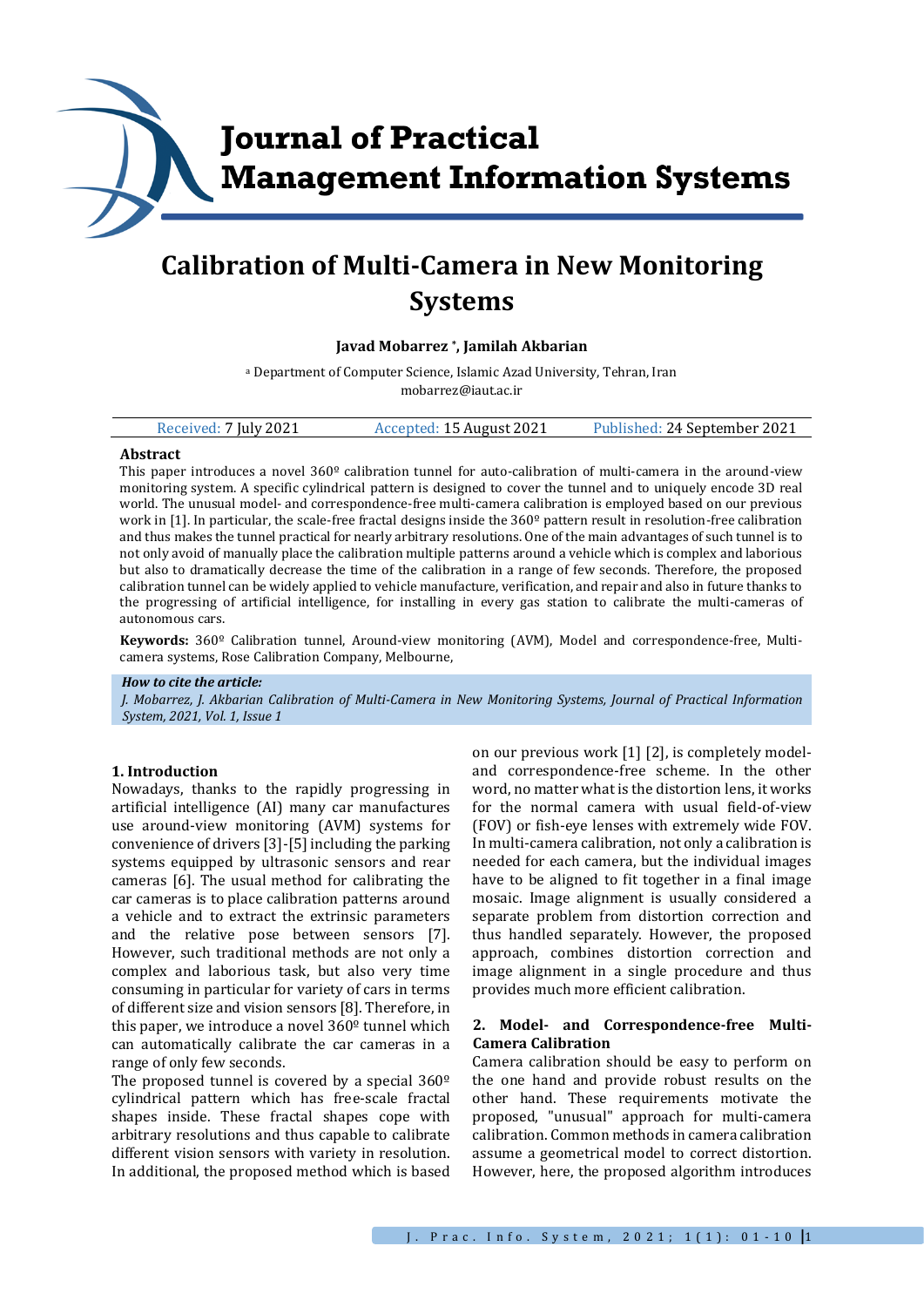an approach that does not make any assumptions about the projection model of the lenses and their parameters and therefore allows nearly arbitrary distortions. This calibration procedure uses a particular 360º pattern including distributed variety of markers and fractal shapes in different resolutions. For such multi-camera setups, not only a calibration is needed for each camera, but the individual images have to be aligned to fit together in a final panoramic  $360^{\circ}$  image. Image alignment is usually considered a separate problem from distortion correction and thus handled separately. The proposed method, however, combines distortion correction and image alignment in a single procedure. Tabel.1 demonstrates the steps of the calibration algorithm.

Before explaining the calibration procedure, we describe how the calibration tunnel encodes the 3D

real world and provides a unique target coordinate system. Figure.1 shows the proposed calibration tunnel. The 360º cylindrical pattern contains twelve special colourful checkerboards. Each individual checkerboard includes some markers or fractal shape. By defining a marker as an origin of the pattern, the location of each individual patch of the checkerboards is defined by counting the patches in respect with this origin. In addition, by considering the radius of the tunnel (which is known) the 3D space becomes encoded. The role of the markers is to avoid any ambiguities and to aid for deriving the relative pose of the cameras. Following the steps of the algorithm is explained. Note that in [1] and [2], the graph based segmentation algorithm for the calibration is described by detail.



Fig 1: The calibration tunnel covered by 360<sup>°</sup> pattern. The fractal shape is magnified.

#### **Table 1:** Calibration Procedure

| Steps of calibration                                                                 |  |
|--------------------------------------------------------------------------------------|--|
| Detecting the corresponding part of the 360° pattern in each individual car's camera |  |
| Running the graph based segmentation algorithm                                       |  |
| Counting patches as the correspondence matching                                      |  |
| Refining the calibration task                                                        |  |

# **2.1 Detecting the corresponding part of the 360º pattern in each individual car's camera**

Since the car places inside the encoded 3D space, no matter that the adjacent cameras have the overlapping area or not. Therefore, the proposed method is generic and can be applied for both cases.

Finding the correspondence points is one of the main steps in multi-camera calibration. However, here thanks to the encoded 3D tunnel, each single camera by looking at a part of the  $360<sup>°</sup>$  pattern in its field of view can locate its position in 3D space.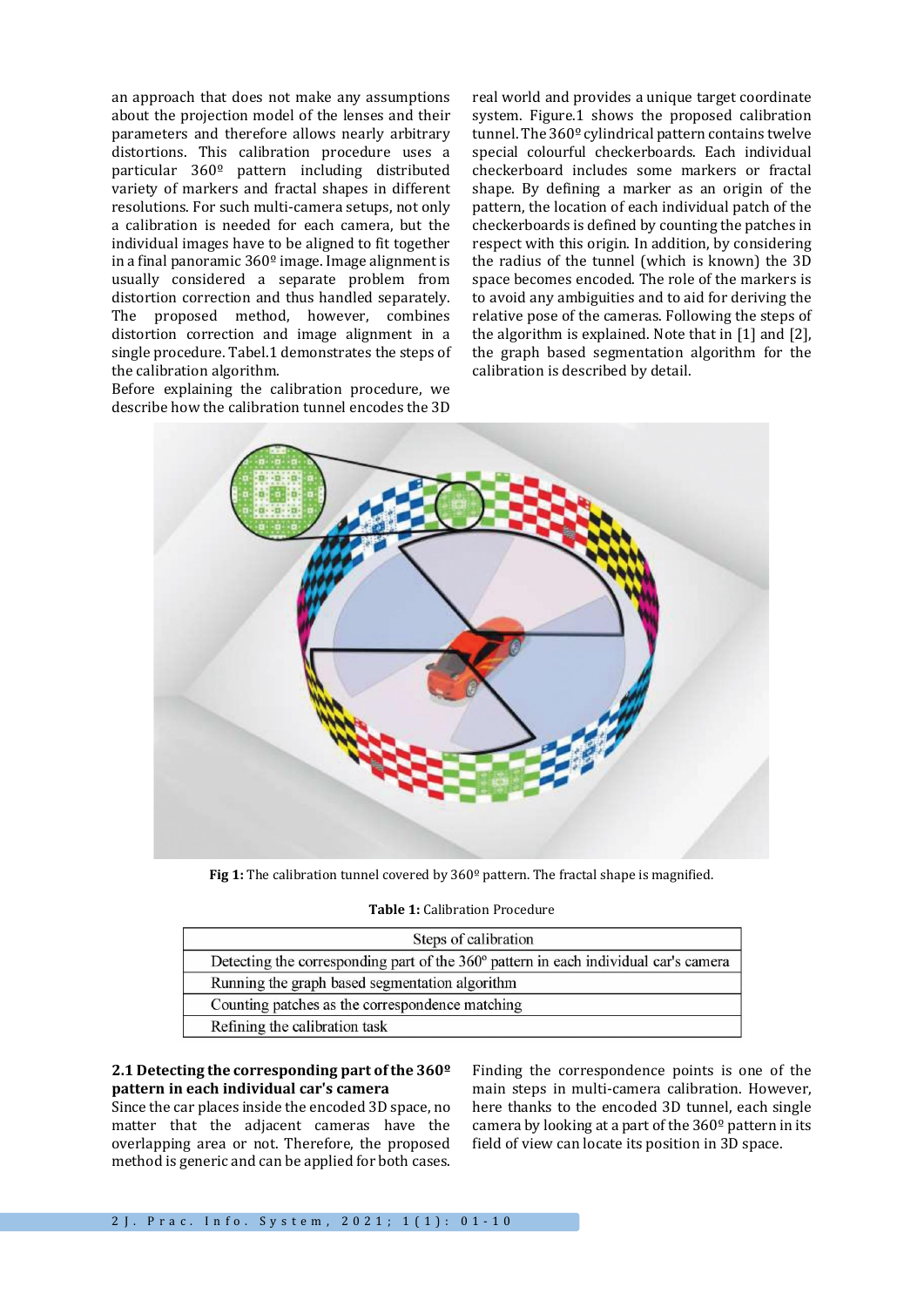# **2.2 Running the graph based segmentation algorithm**

The graph-based segmentation algorithm [1-7] is used to the segmentation task. In such segmentation, first the primal graph of the image is created at the first level of the irregular pyramid. Second, by consecutively contracting the contraction kernels step by step the next levels are built. Finally, the region adjacency graph (RAG) at the top of the pyramid is represented. Such RAG has the property that each of its node is consider as one patch of the checkerboard.

# **2.3 Counting patches as the correspondence matching**

After segmenting the image each node of the resulted graph on top of the pyramid represents a unique patch of the checker board. Now, since there are special markers in the 360º pattern, one can simply find outs the coordinate of each patch by just counting patches in between till reaches to the predefined origin.

# **2.4 Refining the calibration task**

As it is illustrated in Figure.1 the 360º pattern includes special fractal shapes [8-20]. The main property of the fractals is that they generate the same shape in different scales or different positions. Therefore, in the pattern two fractals in two different scales are designed. Every normal patch in such pattern has uniform region inside its patch. This means that the corresponding points of the resulted graph for each normal patch has 4 points from the world. Hence, the points between the corners have not any correspondence. Now, at this point, by moving the car around the pattern, each camera sees a new pattern in its FOV. This means that whenever the position of the high resolution (fractal) patches are changed, a new part of the space gets a high number of corresponding points. Therefore, moving the car through 360º tunnel, the space receives the corresponding matching points as the high resolution in the fractal patch [19-34].

## **3. Conclusion**

This paper introduced a new 360<sup>o</sup> tunnel efficient for multi-camera calibration and around-view monitoring systems. The proposed algorithm is not only mode- and correspondence-free but thanks to the fractal shapes also resolution-free. In addition, since it does not assume any geometrical model for the lens distortion of the lenses it can be applied for almost any arbitrary distortion. Finally, such generic calibration can be extended and employed for the next autonomous car's generation and even by fusing with other sensors (LIDAR, RADAR and GPS) be beneficial for calibration the Unmanned aerial vehicles (UAVs).

## **References**

- 1. Aida Badamchi Shabestari, B.A.A., Maryam Shekarchi, Seyed Mojtaba Mostafavi, *Development of Environmental Analysis for Determination of Total Mercury in Fish Oil Pearls by Microwave Closed Vessels Digestion Coupled with ICP-OES.* Ekoloji, 2018. **27**(106): p. 1935.
- 2. Aida Badamchi Shabestari, S.M.M., Hanieh Malekzadeh, *Force Degradation Comparative Study on Biosimilar Adalimumab and Humira.* Revista Latinoamericana de Hipertensión, 2019. **13**(06): p. 496-509.
- 3. Amanlou, M. and S.M. Mostafavi, *In sillico screening to aim computational efficient inhibitors of caspase-9 by ligand-based pharmacophore modeling.* Medbiotech Journal, 2017. **1**(01): p. 34-41.
- 4. Arezoo Gowhari Shabgah, M.T.Q., Seyed Mojtaba Mostafavi, Jamshid Gholizadeh Navashenaq, Angelina Olegovna Zekiy, Majid Ahmadi, Saeed Mohammadian Haftcheshmeh, Jamshid Gholizadeh Navashenaq, *CXC chemokine ligand 16: a Swiss army knife chemokine in cancer.* Expert Reviews in Molecular Medicine, 2021. **23**.
- 5. De, A. and S.M. Mostafavi, *Sulfamethizole functionalized graphene oxide for in-vitro separation and determination lead in blood serum of battery manufactories workers by syringe filter-dispersivemicro solid phase extraction.* Analytical Methods in Environmental Chemistry Journal, 2020. **3**(04): p. 17-29.
- 6. Heidari, S., M. Imani, and S.M. Mostafavi, *A Validated and Rapid HPLC Method for Quantification of Human Serum Albumin in Interferon beta-1a Biopharmaceutical Formulation.* Medbiotech Journal, 2017. **1**(01): p. 29-33.
- 7. Inna Pustokhina, A.S., Hafsan Hafsan, Seyed Mojtaba Mostafavi, and S.M. Alizadeh, *Developing a Robust Model Based on the Gaussian Process Regression Approach to Predict Biodiesel Properties.* International Journal of Chemical Engineering, 2021. **2021**.
- 8. Jafari, S., A. Riahi, and S.M. Mostafavi, *Supercritical Fluid Extraction of Flavonoid from Achillea wilhelmsii in Pilot Scale.* Medbiotech Journal, 2018. **2**(03): p. 108-112.
- 9. Mahmoud, Z.H., et al., *Identification of Rejuvenation and Relaxation Regions in a Zr-based Metallic Glass Induced by Laser Shock Peening.* Journal of Materials Research and Technology, 2021.
- 10. Mina Adibi, S.T., Rava Parhizkar, Seyed Mojtaba Mostafavi, , *The Morphology of Zinc Sulfide Nanocrystals Synthesized by Different Methods.* Journal of Nanoanalysis, 2020.
- 11. Morni, A. and S.M. Mostafavi, *Cloud point-dispersive liquid-liquid microextraction for preconcentration and determination of mercury in wastewater samples by methylsulfanyl thiophenol material.* Analytical Methods in Environmental Chemistry Journal, 2020. **3**(01): p. 63-71.
- 12. Mostafavi, K.A. and S. Mojtaba, *Simultaneously determination of copper and zinc in human serum and urine samples based on amoxicillin drug by dispersive ionic liquid- liquid microextraction coupled to flame atomic absorption spectrometry.*